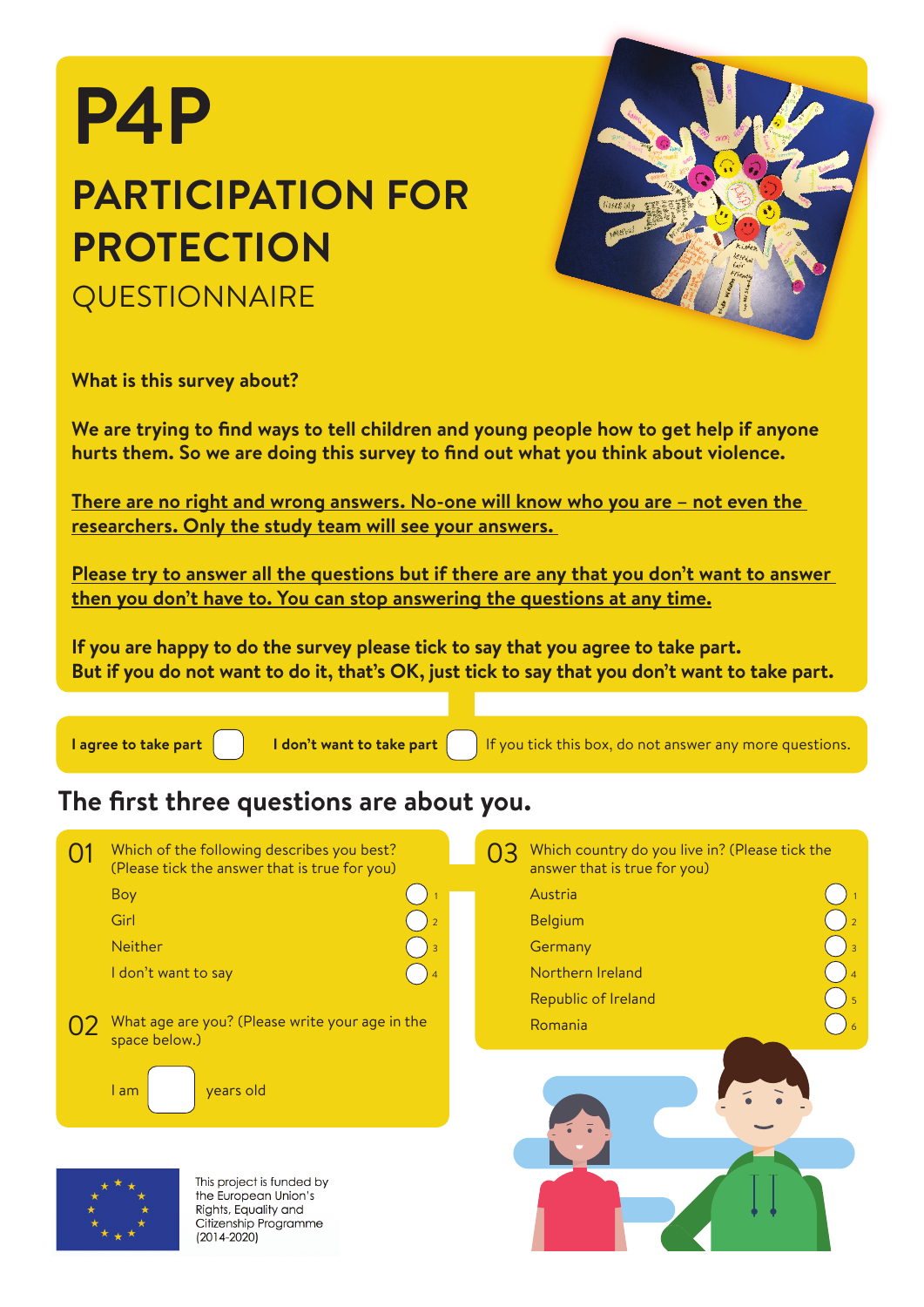#### **The next questions are about violence.**

**Please put a tick to show whether you think each of the following are examples of violence.**

| A child being physically hit or punished<br>(Please tick one answer)<br>I don't know () 3<br>Yes(<br>$No()_2$                 |  |  | A child being used (or forced) to make money<br>(Please tick one answer)<br>No() <sub>2</sub><br>ldon't know ()<br>Yes (                                                           |  |  |  |
|-------------------------------------------------------------------------------------------------------------------------------|--|--|------------------------------------------------------------------------------------------------------------------------------------------------------------------------------------|--|--|--|
| A child not being looked after properly<br>(Please tick one answer)<br>I don't know () 3<br>Yes (<br>No                       |  |  | Which of these do you think children are likely<br>to experience? (Please tick as many answers as<br>you want to)<br>A child being physically hit or punished                      |  |  |  |
| A child being called names or made fun of<br>(Please tick one answer)<br>I don't know () 3<br>Yes (<br>No.                    |  |  | A child not being looked after properly<br>A child being called names or made fun of<br>$\left(\begin{array}{c} \end{array}\right)$ 1<br>A child being touched in a way that makes |  |  |  |
| A child being touched somewhere that makes<br>them feel uncomfortable (Please tick one answer)<br>I don't know<br>Yes I<br>No |  |  | them feel uncomfortable<br>A child being used (or forced) to make<br>money<br>I don't know                                                                                         |  |  |  |

#### **The next questions are about asking for help and support.**

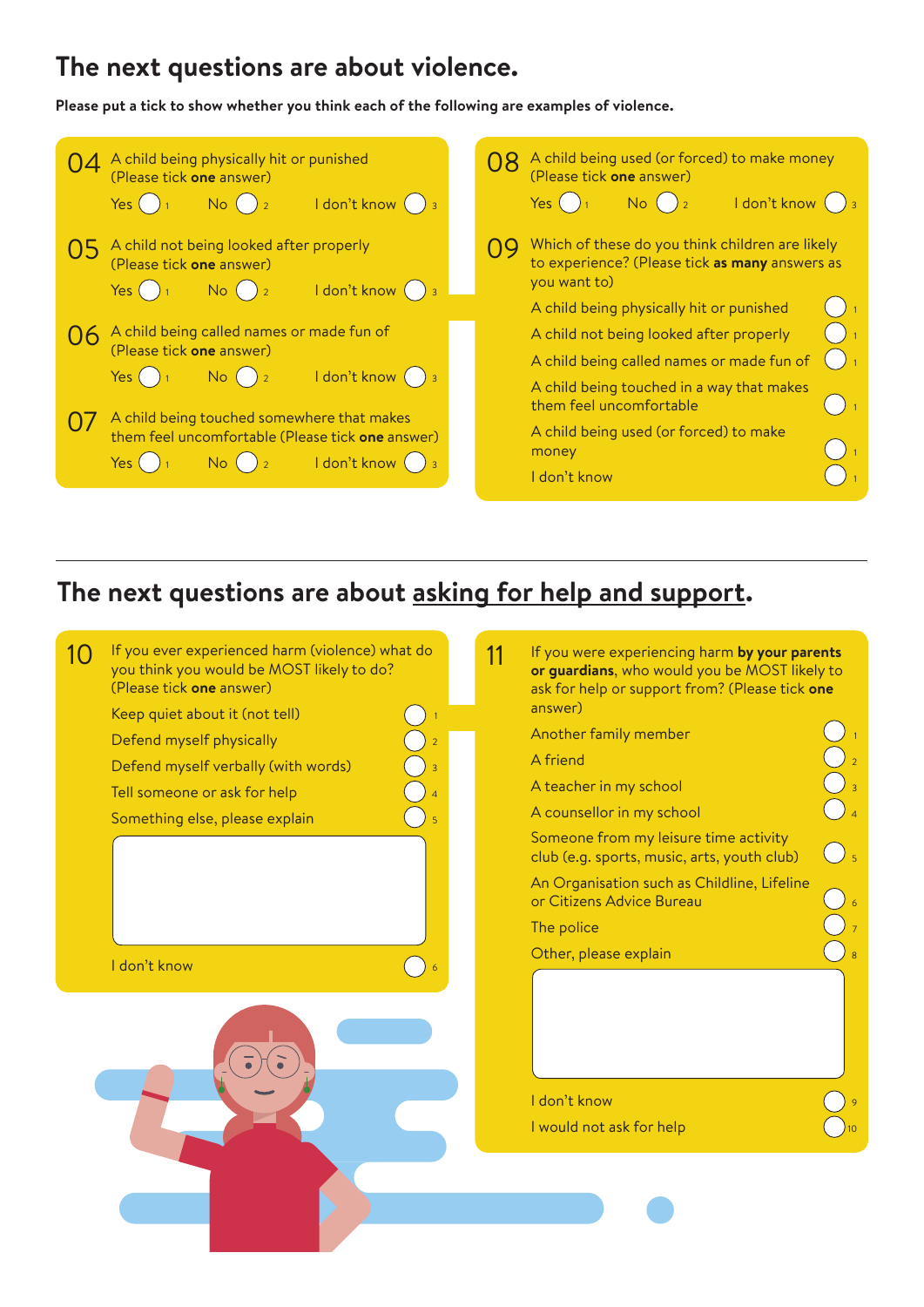| $12 \overline{)}$ | If you were experiencing harm by someone else in<br>your family (such as a brother or sister, an uncle,<br>an aunt), who would you be MOST likely to ask for                |    |                                                                                                                                                                                                                          |  |  |
|-------------------|-----------------------------------------------------------------------------------------------------------------------------------------------------------------------------|----|--------------------------------------------------------------------------------------------------------------------------------------------------------------------------------------------------------------------------|--|--|
|                   | help or support from? (Please tick one answer)<br>My parents/guardians or another<br>family member                                                                          |    |                                                                                                                                                                                                                          |  |  |
|                   | A friend                                                                                                                                                                    |    |                                                                                                                                                                                                                          |  |  |
|                   | A teacher in my school                                                                                                                                                      |    | If you were experiencing harm by a friend, who                                                                                                                                                                           |  |  |
|                   | A counsellor in my school                                                                                                                                                   | 14 | would you be MOST likely to ask for help or<br>support from? (Please tick one answer)                                                                                                                                    |  |  |
|                   | Someone from my leisure time activity<br>club (e.g. sports, music, arts, youth club)                                                                                        |    | My parents/guardians or another<br>family member                                                                                                                                                                         |  |  |
|                   | An Organisation such as Childline, Lifeline<br>or Citizens Advice Bureau                                                                                                    |    | Another friend                                                                                                                                                                                                           |  |  |
|                   |                                                                                                                                                                             |    | A teacher in my school                                                                                                                                                                                                   |  |  |
|                   | The police<br>Other, please explain                                                                                                                                         |    | A counsellor in my school                                                                                                                                                                                                |  |  |
|                   |                                                                                                                                                                             |    | Someone from my leisure time activity<br>club (e.g. sports, music, arts, youth club)                                                                                                                                     |  |  |
|                   |                                                                                                                                                                             |    | An Organisation such as Childline, Lifeline<br>or Citizens Advice Bureau                                                                                                                                                 |  |  |
|                   |                                                                                                                                                                             |    | The police                                                                                                                                                                                                               |  |  |
|                   |                                                                                                                                                                             |    | Other, please explain                                                                                                                                                                                                    |  |  |
|                   | I don't know<br>I would not ask for help                                                                                                                                    |    |                                                                                                                                                                                                                          |  |  |
| 13                | If you were experiencing harm by a teacher,<br>who would you be MOST likely to ask for help or<br>support from? (Please tick one answer)<br>My parents/guardians or another |    | I don't know                                                                                                                                                                                                             |  |  |
|                   | family member                                                                                                                                                               |    | I would not ask for help                                                                                                                                                                                                 |  |  |
|                   | A friend<br>The Principal or another teacher in<br>my school<br>A counsellor in my school<br>Someone from my leisure time activity                                          | 15 | If you were experiencing harm by someone in a<br>public place (e.g. in the community, in a park or<br>on public transport), who would you be MOST<br>likely to ask for help or support from?<br>(Please tick one answer) |  |  |
|                   | club (e.g. sports, music, arts, youth club)<br>An Organisation such as Childline, Lifeline                                                                                  |    | My parents/guardians or another<br>family member                                                                                                                                                                         |  |  |
|                   | or Citizens Advice Bureau                                                                                                                                                   |    | A friend                                                                                                                                                                                                                 |  |  |
|                   | The police                                                                                                                                                                  |    | A teacher in my school                                                                                                                                                                                                   |  |  |
|                   | Other, please explain                                                                                                                                                       |    | A counsellor in my school                                                                                                                                                                                                |  |  |
|                   |                                                                                                                                                                             |    | An Organisation such as Childline, Lifeline<br>or Citizens Advice Bureau                                                                                                                                                 |  |  |
|                   |                                                                                                                                                                             |    | The police                                                                                                                                                                                                               |  |  |
|                   |                                                                                                                                                                             |    | Other, please explain                                                                                                                                                                                                    |  |  |
|                   |                                                                                                                                                                             |    |                                                                                                                                                                                                                          |  |  |
|                   |                                                                                                                                                                             |    |                                                                                                                                                                                                                          |  |  |
|                   | I don't know<br>I would not ask for help                                                                                                                                    |    |                                                                                                                                                                                                                          |  |  |

I don't know <br>I would not ask for help<br>
9 I would not ask for help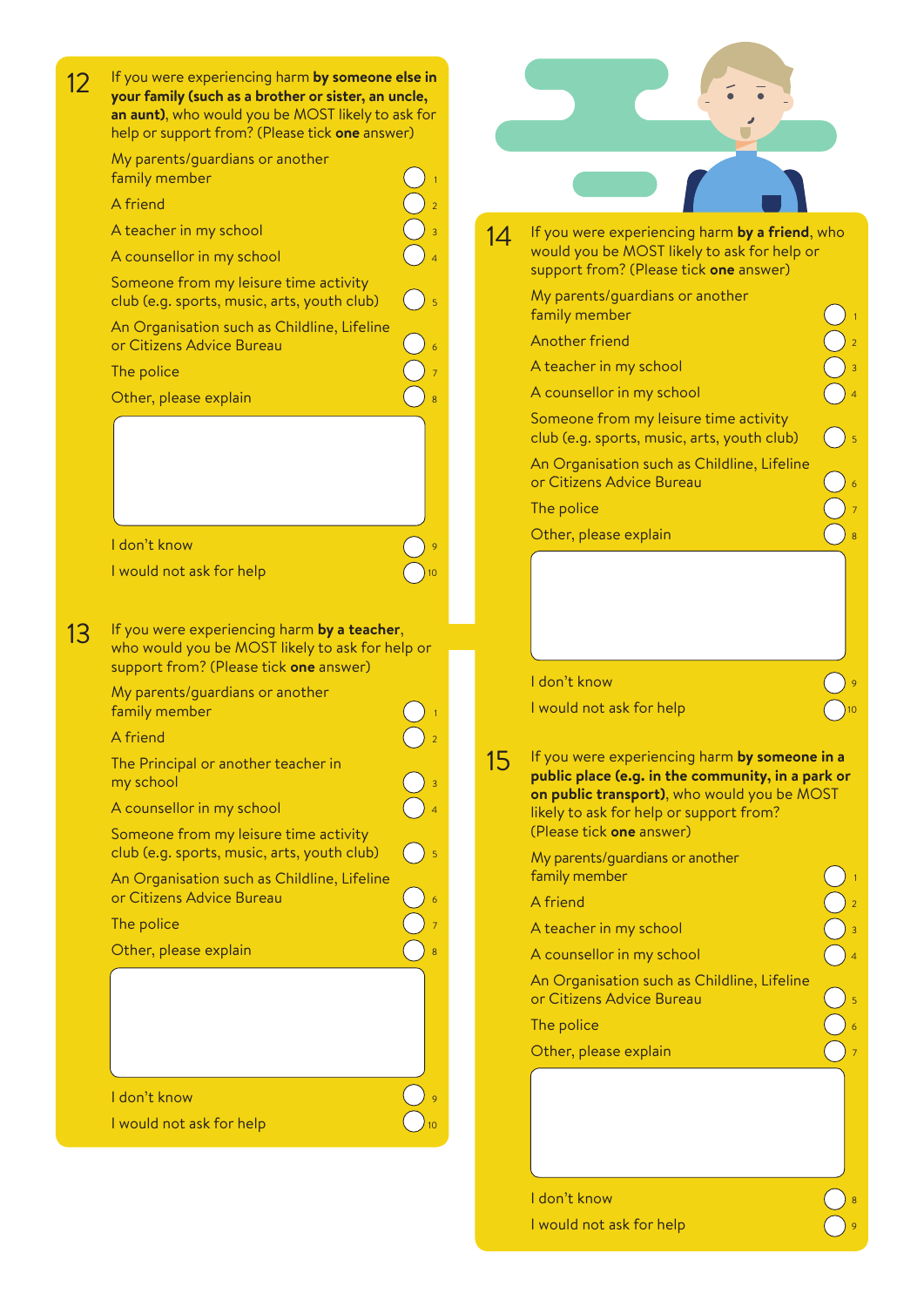| 16 | Why do you think children might not ask for help if they were being harmed by someone?<br>(Please tick as many answers as you want to) |  |                                                                     |  |  |
|----|----------------------------------------------------------------------------------------------------------------------------------------|--|---------------------------------------------------------------------|--|--|
|    | They might think the person would find out $( )$<br>They might think they had done                                                     |  | They might be embarrassed or<br>self-conscious                      |  |  |
|    | something wrong                                                                                                                        |  | They might think they will be punished                              |  |  |
|    | They might not know where to go to<br>get help                                                                                         |  | They might not think it was serious enough<br>Other, please explain |  |  |
|    | They might be scared it would only make<br>things worse or they would be harmed<br>even more                                           |  |                                                                     |  |  |
|    | They might think no-one would<br>believe them                                                                                          |  |                                                                     |  |  |
|    | They might not trust anyone                                                                                                            |  |                                                                     |  |  |
|    | They might not see the point in doing<br>anything because it wouldn't make<br>a difference                                             |  | I don't know                                                        |  |  |

# **The next questions ask about the best ways children can learn how to get information or help if they are experiencing violence or harm.**

**Please put a tick to show how much you agree or disagree with each of the following statements.**

|                                                                                               | It should be taught in school by teachers (Please tick one answer) |                                                                             |                                                                                             |                 |                      |  |  |  |
|-----------------------------------------------------------------------------------------------|--------------------------------------------------------------------|-----------------------------------------------------------------------------|---------------------------------------------------------------------------------------------|-----------------|----------------------|--|--|--|
|                                                                                               | Strongly<br>agree                                                  | Agree                                                                       | Neither agree<br>nor disagree                                                               | <b>Disagree</b> | Strongly<br>disagree |  |  |  |
| 18                                                                                            | (Please tick one answer)                                           |                                                                             | It should be taught in school but not by teachers (for example by experts or professionals) |                 |                      |  |  |  |
|                                                                                               | Strongly<br>agree                                                  | Agree                                                                       | Neither agree<br>nor disagree                                                               | <b>Disagree</b> | Strongly<br>disagree |  |  |  |
| 19                                                                                            |                                                                    | From social media sites like Facebook or Instagram (Please tick one number) |                                                                                             |                 |                      |  |  |  |
|                                                                                               | Strongly<br>agree                                                  | Agree                                                                       | Neither agree<br>nor disagree                                                               | <b>Disagree</b> | Strongly<br>disagree |  |  |  |
| 20                                                                                            |                                                                    | From friends and peer groups (Please tick one answer)                       |                                                                                             |                 |                      |  |  |  |
|                                                                                               | Strongly<br>agree                                                  | Agree                                                                       | Neither agree<br>nor disagree                                                               | <b>Disagree</b> | Strongly<br>disagree |  |  |  |
| 21                                                                                            |                                                                    |                                                                             | From a website where you can look up information (Please tick one answer)                   |                 |                      |  |  |  |
|                                                                                               | Strongly<br>agree                                                  | Agree                                                                       | Neither agree<br>nor disagree                                                               | <b>Disagree</b> | Strongly<br>disagree |  |  |  |
| From a website where you can put in your problem and get advice back (Please tick one answer) |                                                                    |                                                                             |                                                                                             |                 |                      |  |  |  |
|                                                                                               | Strongly<br>agree                                                  | Agree                                                                       | Neither agree<br>nor disagree                                                               | <b>Disagree</b> | Strongly<br>disagree |  |  |  |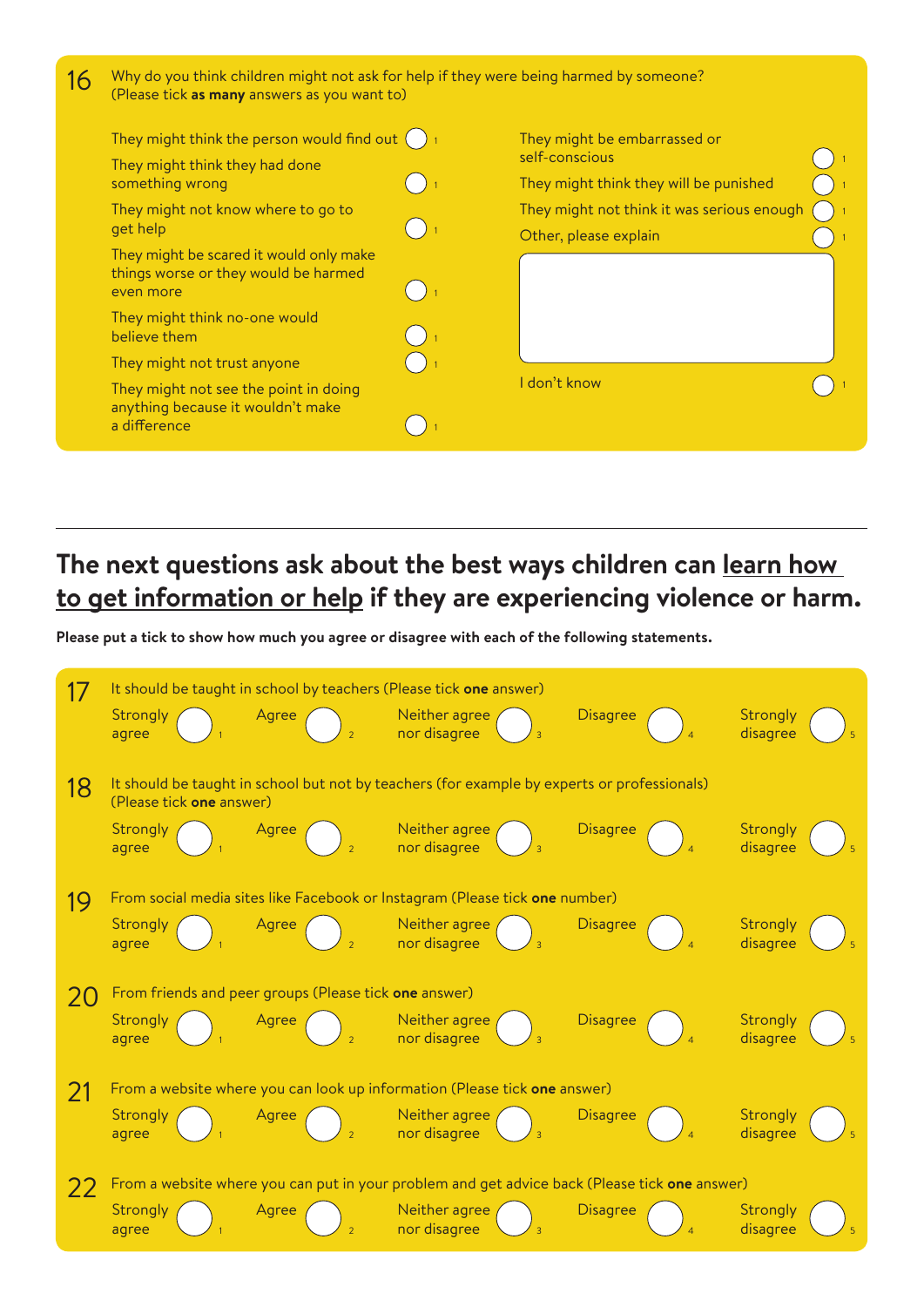

## **The next questions ask who you think would be the best type of person to help children if they are experiencing violence or harm. How important do you think the following might be?**

**Please put a tick to show how much you agree or disagree with each of the following statements.**